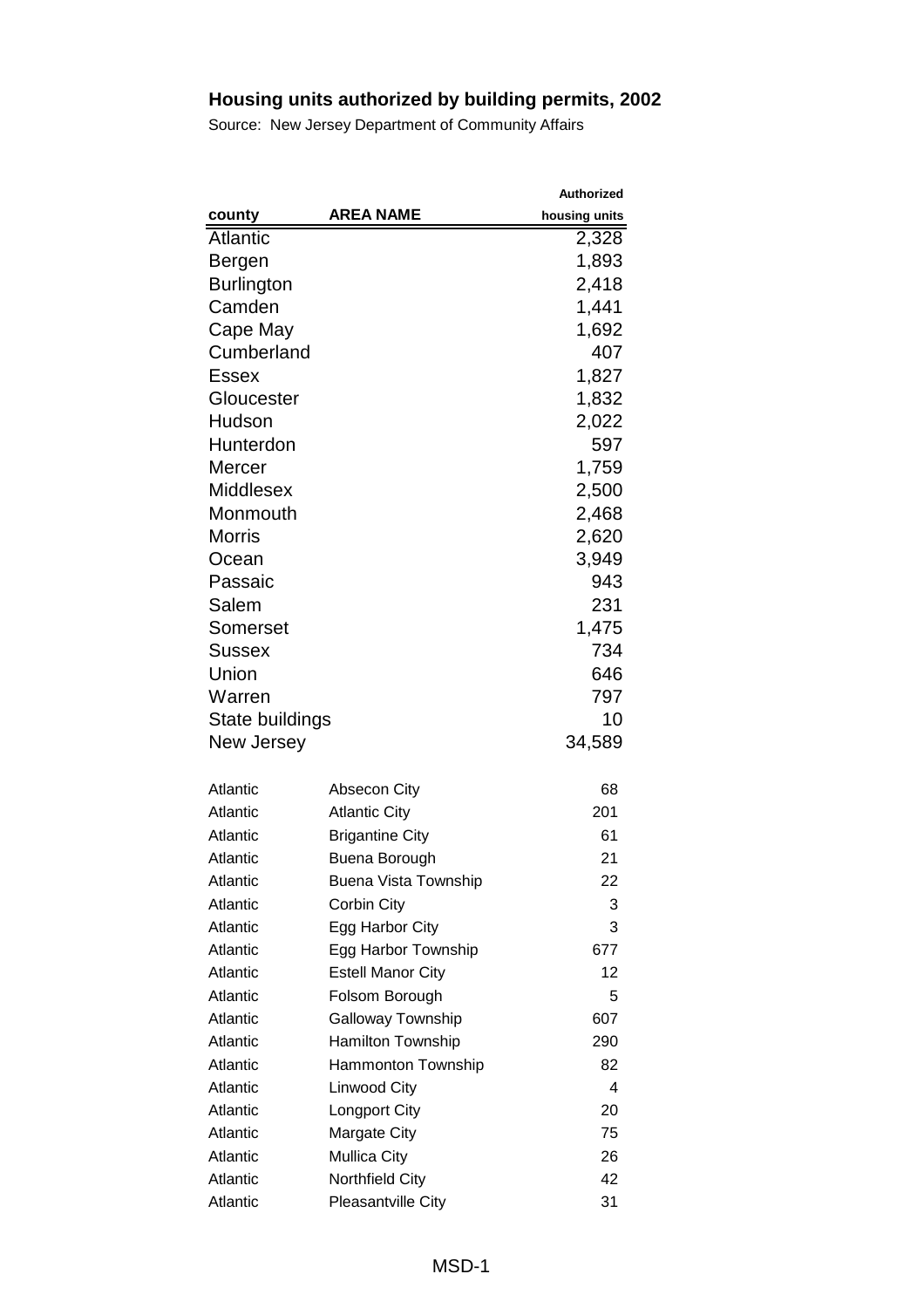|          |                          | <b>Authorized</b> |
|----------|--------------------------|-------------------|
| county   | <b>AREA NAME</b>         | housing units     |
| Atlantic | Port Republic City       | 6                 |
| Atlantic | <b>Somers Point City</b> | 57                |
| Atlantic | <b>Ventnor City</b>      | 5                 |
| Atlantic | <b>Weymouth Township</b> | 10                |
| Bergen   | Allendale Borough        | 2                 |
| Bergen   | Alpine Borough           | 13                |
| Bergen   | Bergenfield Borough      | 13                |
| Bergen   | Bogota Borough           | 0                 |
| Bergen   | Carlstadt Borough        | 15                |
| Bergen   | Cliffside Park Borough   | 47                |
| Bergen   | Closter Borough          | 30                |
| Bergen   | Cresskill Borough        | 16                |
| Bergen   | Demarest Borough         | 8                 |
| Bergen   | Dumont Borough           | 17                |
| Bergen   | Elmwood Park Borough     | 16                |
| Bergen   | East Rutherford Borough  | 4                 |
| Bergen   | Edgewater Borough        | 296               |
| Bergen   | <b>Emerson Borough</b>   | 17                |
| Bergen   | <b>Englewood City</b>    | 8                 |
| Bergen   | Englewood Cliffs Borough | 36                |
| Bergen   | Fair Lawn Borough        | 10                |
| Bergen   | <b>Fairview Borough</b>  | 22                |
| Bergen   | Fort Lee Borough         | 117               |
| Bergen   | Franklin Lakes Borough   | 38                |
| Bergen   | <b>Garfield City</b>     | 12                |
| Bergen   | Glen Rock Borough        | 12                |
| Bergen   | <b>Hackensack City</b>   | 31                |
| Bergen   | Harrington Park Borough  | 29                |
| Bergen   | Hasbrouck Heights Boroug | 24                |
| Bergen   | Haworth Borough          | 3                 |
| Bergen   | Hillsdale Borough        | 6                 |
| Bergen   | Ho-Ho-Kus Borough        | $\overline{2}$    |
| Bergen   | Leonia Borough           | 11                |
| Bergen   | Little Ferry Borough     | 8                 |
| Bergen   | Lodi Borough             | 34                |
| Bergen   | Lyndhurst Township       | 8                 |
| Bergen   | Mahwah Township          | 22                |
| Bergen   | Maywood Borough          | 3                 |
| Bergen   | Midland Park Borough     | 13                |
| Bergen   | Montvale Borough         | 15                |
| Bergen   | Moonachie Borough        | 4                 |
| Bergen   | New Milford Borough      | 6                 |
| Bergen   | North Arlington Borough  | 13                |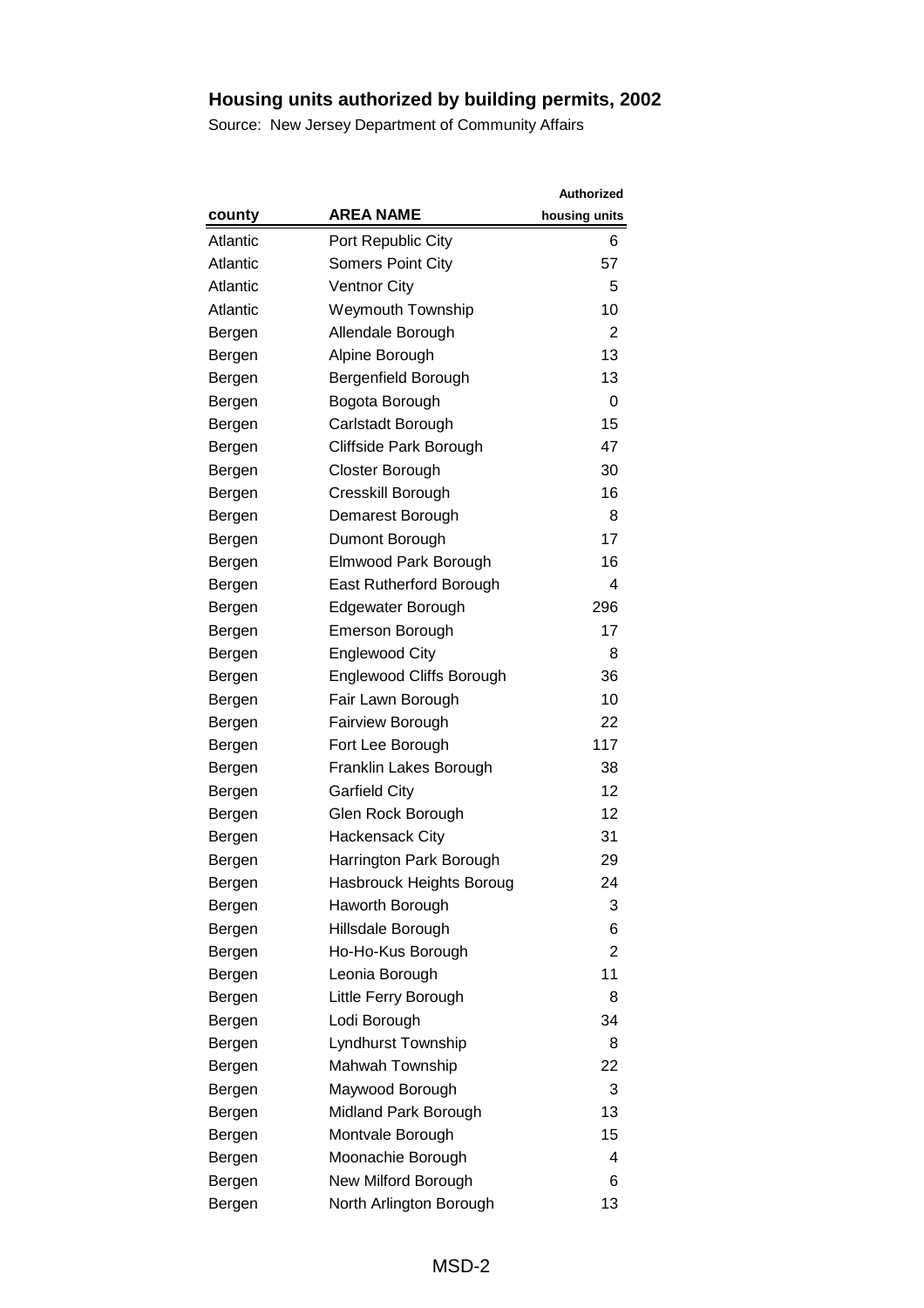|                   |                                | Authorized    |
|-------------------|--------------------------------|---------------|
| county            | <b>AREA NAME</b>               | housing units |
| Bergen            | Northvale Borough              | 7             |
| Bergen            | Norwood Borough                | 12            |
| Bergen            | Oakland Borough                | 5             |
| Bergen            | Old Tappan Borough             | 50            |
| Bergen            | Oradell Borough                | 0             |
| Bergen            | Palisades Park Borough         | 117           |
| Bergen            | Paramus Borough                | 96            |
| Bergen            | Park Ridge Borough             | 19            |
| Bergen            | Ramsey Borough                 | 9             |
| Bergen            | Ridgefield Borough             | 9             |
| Bergen            | Ridgefield Park Village        | 0             |
| Bergen            | Ridgewood Village              | 10            |
| Bergen            | River Edge Borough             | 2             |
| Bergen            | <b>River Vale Township</b>     | 12            |
| Bergen            | Rochelle Park Township         | 3             |
| Bergen            | Rockleigh Borough              | 0             |
| Bergen            | <b>Rutherford Borough</b>      | 12            |
| Bergen            | Saddle Brook Township          | 13            |
| Bergen            | Saddle River Borough           | 5             |
| Bergen            | South Hackensack Twp           | 1             |
| Bergen            | <b>Teaneck Township</b>        | 279           |
| Bergen            | <b>Tenafly Borough</b>         | 54            |
| Bergen            | <b>Teterboro Borough</b>       | 0             |
| Bergen            | Upper Saddle River Boroug      | 56            |
| Bergen            | <b>Waldwick Borough</b>        | 16            |
| Bergen            | <b>Wallington Borough</b>      | 9             |
| Bergen            | <b>Washington Township</b>     | 66            |
| Bergen            | Westwood Borough               | 10            |
| Bergen            | <b>Woodcliff Lake Borough</b>  | 6             |
| Bergen            | Wood-Ridge Borough             | 3             |
| Bergen            | <b>Wyckoff Township</b>        | 31            |
| <b>Burlington</b> | <b>Bass River Township</b>     | 8             |
| <b>Burlington</b> | <b>Beverly City</b>            | 2             |
| <b>Burlington</b> | <b>Bordentown City</b>         | 0             |
| Burlington        | <b>Bordentown Township</b>     | 78            |
| <b>Burlington</b> | <b>Burlington City</b>         | 8             |
| <b>Burlington</b> | <b>Burlington Township</b>     | 187           |
| <b>Burlington</b> | <b>Chesterfield Township</b>   | 20            |
| <b>Burlington</b> | Cinnaminson Township           | 54            |
| Burlington        | Delanco Township               | 48            |
| <b>Burlington</b> | Delran Township                | 180           |
| <b>Burlington</b> | Eastampton Township            | 1             |
| Burlington        | <b>Edgewater Park Township</b> | 53            |
|                   |                                |               |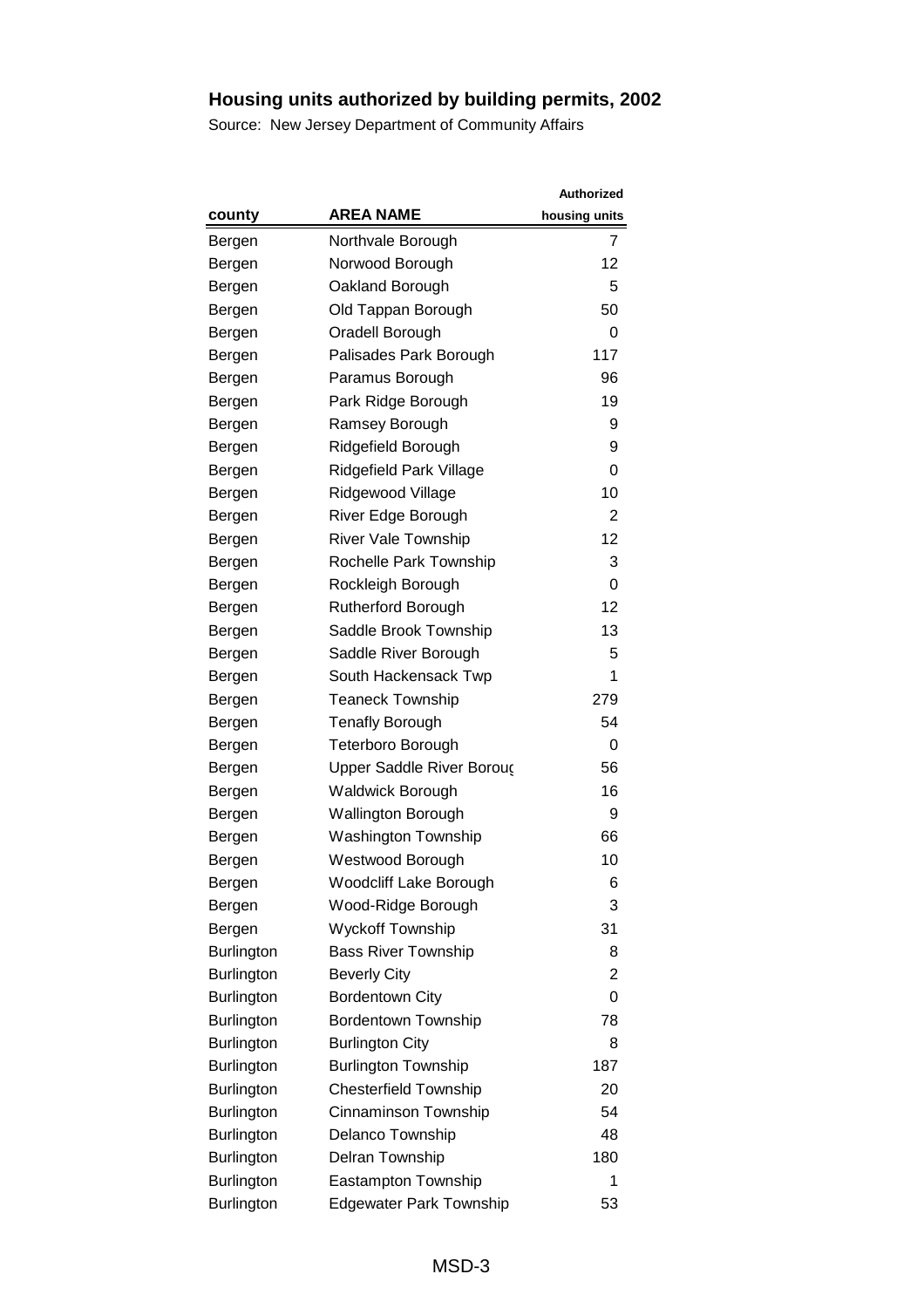|                   |                             | <b>Authorized</b> |
|-------------------|-----------------------------|-------------------|
| county            | <b>AREA NAME</b>            | housing units     |
| <b>Burlington</b> | Evesham Township            | 554               |
| Burlington        | Fieldsboro Borough          | 0                 |
| <b>Burlington</b> | <b>Florence Township</b>    | 11                |
| Burlington        | Hainesport Township         | 173               |
| Burlington        | <b>Lumberton Township</b>   | 130               |
| <b>Burlington</b> | Mansfield Township          | 222               |
| Burlington        | Maple Shade Borough         | 41                |
| <b>Burlington</b> | <b>Medford Township</b>     | 110               |
| <b>Burlington</b> | Medford Lakes Borough       | 4                 |
| Burlington        | Moorestown Township         | 83                |
| Burlington        | Mount Holly Township        | 4                 |
| Burlington        | Mount Laurel Township       | 50                |
| <b>Burlington</b> | New Hanover Township        | 2                 |
| <b>Burlington</b> | North Hanover Township      | 12                |
| <b>Burlington</b> | Palmyra Borough             | $\overline{2}$    |
| Burlington        | Pemberton Borough           | 10                |
| <b>Burlington</b> | Pemberton Township          | 31                |
| <b>Burlington</b> | Riverside Township          | 15                |
| <b>Burlington</b> | <b>Riverton Borough</b>     | 0                 |
| Burlington        | <b>Shamong Township</b>     | 32                |
| <b>Burlington</b> | Southampton Township        | 75                |
| Burlington        | Springfield Township        | 21                |
| Burlington        | <b>Tabernacle Township</b>  | 14                |
| Burlington        | <b>Washington Township</b>  | 1                 |
| <b>Burlington</b> | <b>Westampton Township</b>  | 168               |
| <b>Burlington</b> | Willingboro Township        | $\overline{2}$    |
| Burlington        | <b>Woodland Township</b>    | 12                |
| Burlington        | Wrightstown Borough         | 0                 |
| Camden            | Audubon Borough             | 2                 |
| Camden            | Audubon Park Borough        | 0                 |
| Camden            | <b>Barrington Borough</b>   | 5                 |
| Camden            | Bellmawr Borough            | 10                |
| Camden            | Berlin Borough              | 28                |
| Camden            | <b>Berlin Township</b>      | 17                |
| Camden            | Brooklawn Borough           | 0                 |
| Camden            | Camden City                 | 534               |
| Camden            | <b>Cherry Hill Township</b> | 364               |
| Camden            | <b>Chesilhurst Borough</b>  | 8                 |
| Camden            | <b>Clementon Borough</b>    | 3                 |
| Camden            | Collingswood Borough        | 0                 |
| Camden            | Gibbsboro Borough           | 0                 |
| Camden            | <b>Gloucester City</b>      | 0                 |
| Camden            | <b>Gloucester Township</b>  | 135               |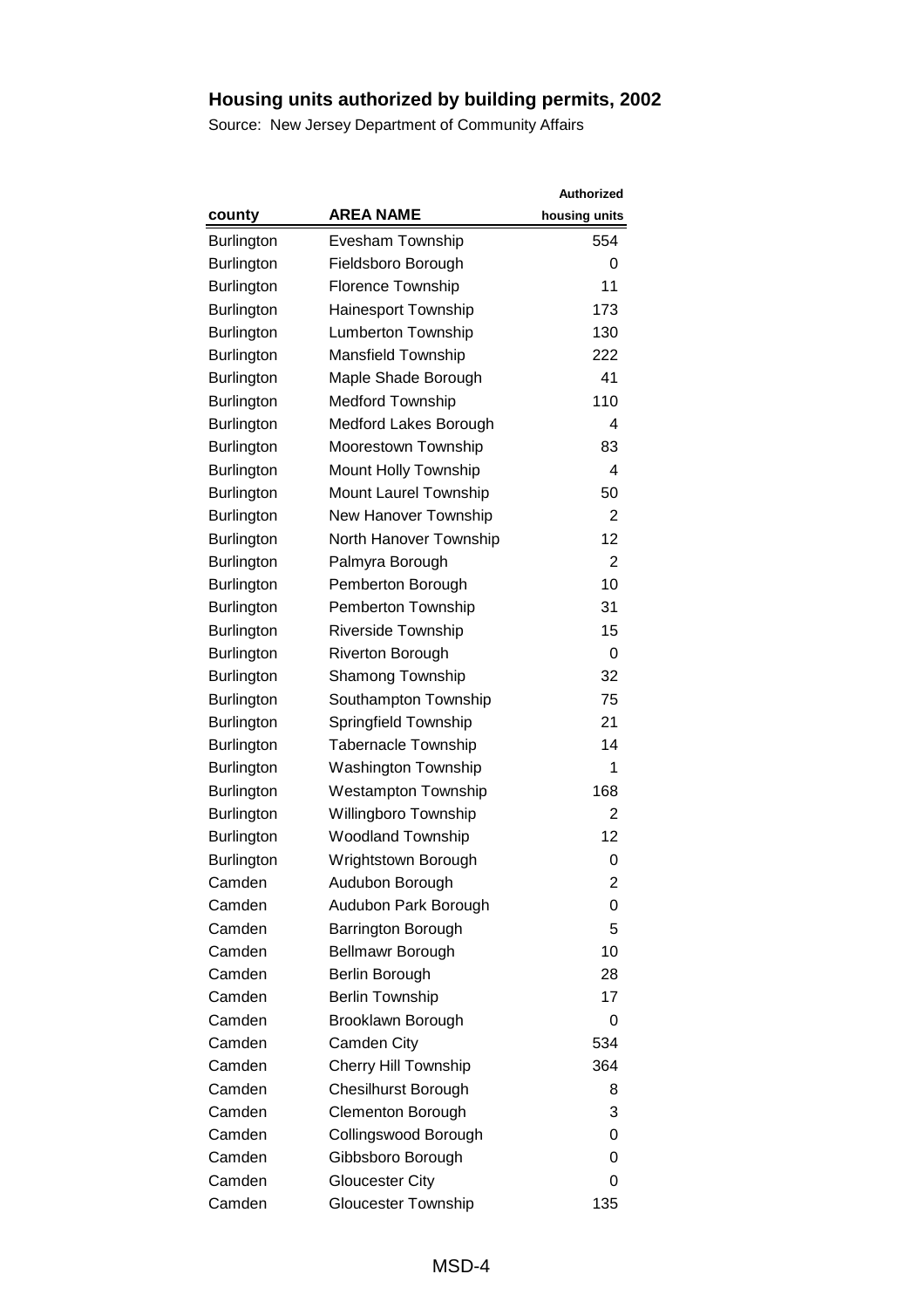|            |                            | <b>Authorized</b> |
|------------|----------------------------|-------------------|
| county     | <b>AREA NAME</b>           | housing units     |
| Camden     | Haddon Township            | 8                 |
| Camden     | Haddonfield Borough        | 3                 |
| Camden     | Haddon Heights Borough     | 5                 |
| Camden     | Hi-nella Borough           | 0                 |
| Camden     | Laurel Springs Borough     | 1                 |
| Camden     | Lawnside Borough           | 17                |
| Camden     | Lindenwold Borough         | 4                 |
| Camden     | Magnolia Borough           | 4                 |
| Camden     | Merchantville Borough      | 0                 |
| Camden     | Mount Ephraim Borough      | 3                 |
| Camden     | Oaklyn Borough             | 1                 |
| Camden     | Pennsauken Township        | 35                |
| Camden     | Pine Hill Borough          | 69                |
| Camden     | Pine Valley Borough        | 0                 |
| Camden     | Runnemede Borough          | 8                 |
| Camden     | Somerdale Borough          | 0                 |
| Camden     | <b>Stratford Borough</b>   | 1                 |
| Camden     | Tavistock Borough          | 0                 |
| Camden     | Voorhees Township          | 59                |
| Camden     | <b>Waterford Township</b>  | 13                |
| Camden     | <b>Winslow Township</b>    | 104               |
| Camden     | Woodlynne Borough          | 0                 |
| Cape May   | Avalon Borough             | 155               |
| Cape May   | Cape May City              | 38                |
| Cape May   | Cape May Point Borough     | 10                |
| Cape May   | Dennis Township            | 19                |
| Cape May   | Lower Township             | 130               |
| Cape May   | Middle Township            | 184               |
| Cape May   | North Wildwood City        | 157               |
| Cape May   | Ocean City                 | 390               |
| Cape May   | Sea Isle City              | 173               |
| Cape May   | Stone Harbor Borough       | 39                |
| Cape May   | <b>Upper Township</b>      | 56                |
| Cape May   | West Cape May Borough      | 6                 |
| Cape May   | West Wildwood Borough      | 17                |
| Cape May   | <b>Wildwood City</b>       | 172               |
| Cape May   | Wildwood Crest Borough     | 138               |
| Cape May   | Woodbine Borough           | 8                 |
| Cumberland | <b>Bridgeton City</b>      | 3                 |
| Cumberland | <b>Commercial Township</b> | 9                 |
| Cumberland | Deerfield Township         | 16                |
| Cumberland | Downe Township             | 3                 |
| Cumberland | <b>Fairfield Township</b>  | 8                 |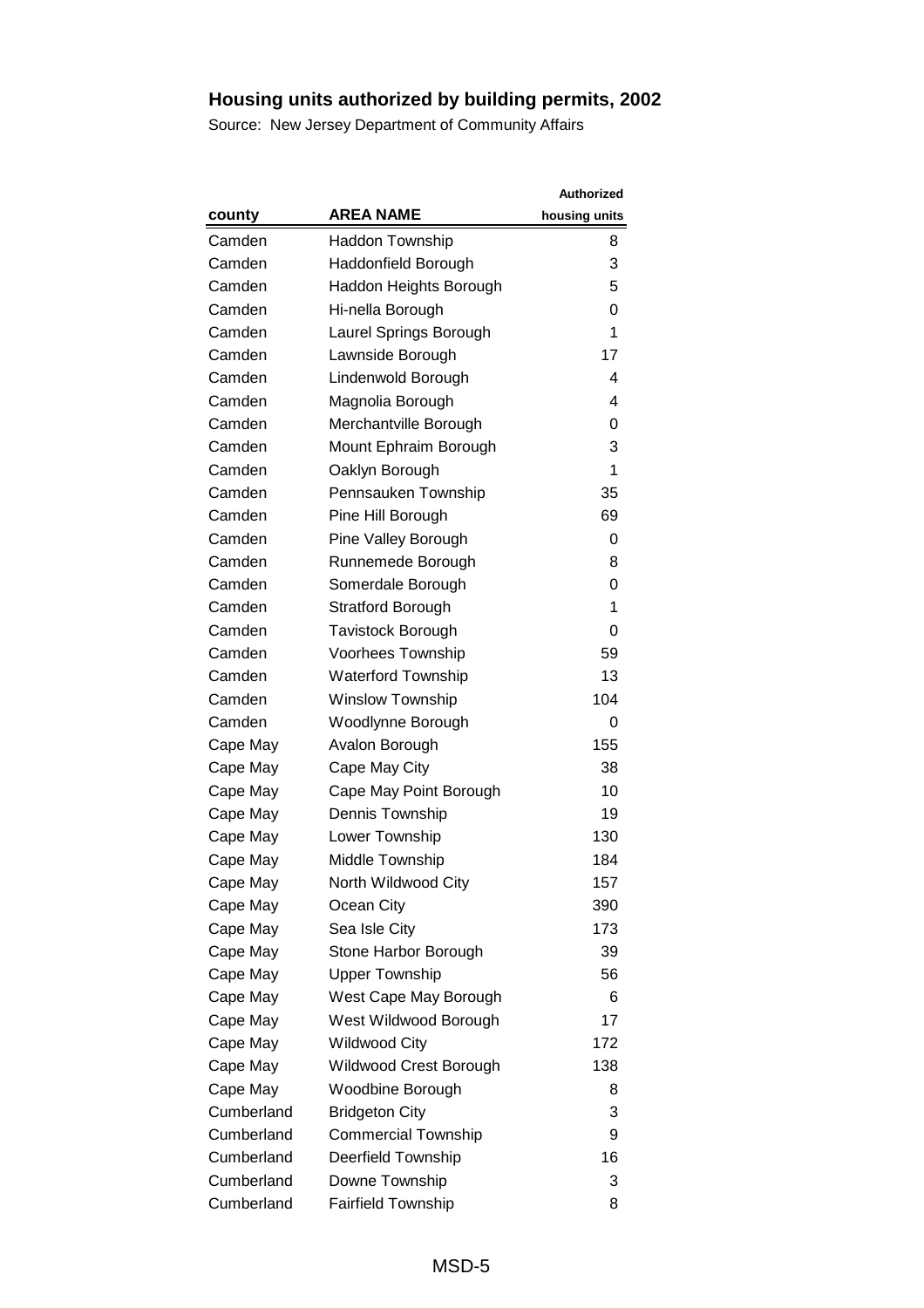|              |                                 | <b>Authorized</b> |
|--------------|---------------------------------|-------------------|
| county       | <b>AREA NAME</b>                | housing units     |
| Cumberland   | <b>Greenwich Township</b>       | 2                 |
| Cumberland   | <b>Hopewell Township</b>        | 15                |
| Cumberland   | Lawrence Township               | 5                 |
| Cumberland   | Maurice River Township          | 9                 |
| Cumberland   | Millville City                  | 40                |
| Cumberland   | Shiloh Borough                  | 3                 |
| Cumberland   | <b>Stow Creek Township</b>      | 10                |
| Cumberland   | <b>Upper Deerfield Township</b> | 33                |
| Cumberland   | <b>Vineland City</b>            | 251               |
| Essex        | <b>Belleville Town</b>          | 12                |
| Essex        | <b>Bloomfield Township</b>      | 5                 |
| <b>Essex</b> | <b>Caldwell Township</b>        | 12                |
| Essex        | <b>Cedar Grove Township</b>     | 11                |
| Essex        | East Orange City                | 4                 |
| Essex        | <b>Essex Fells Township</b>     | 6                 |
| Essex        | <b>Fairfield Township</b>       | 22                |
| Essex        | Glen Ridge Borough              | 0                 |
| Essex        | <b>Irvington Township</b>       | 13                |
| Essex        | Livingston Township             | 170               |
| Essex        | Maplewood Township              | 9                 |
| Essex        | Millburn Township               | 12                |
| Essex        | Montclair Township              | 47                |
| Essex        | <b>Newark City</b>              | 1,223             |
| Essex        | North Caldwell Borough          | 5                 |
| Essex        | Nutley Township                 | 47                |
| Essex        | City of Orange Township         | 114               |
| Essex        | Roseland Borough                | 72                |
| Essex        | South Orange Village            | 1                 |
| Essex        | Verona Township                 | 1                 |
| Essex        | <b>West Caldwell Township</b>   | 4                 |
| Essex        | <b>West Orange Township</b>     | 37                |
| Gloucester   | Clayton Borough                 | 5                 |
| Gloucester   | Deptford Township               | 237               |
| Gloucester   | East Greenwich Township         | 65                |
| Gloucester   | <b>Elk Township</b>             | 27                |
| Gloucester   | Franklin Township               | 88                |
| Gloucester   | Glassboro Borough               | 16                |
| Gloucester   | <b>Greenwich Township</b>       | 6                 |
| Gloucester   | Harrison Township               | 141               |
| Gloucester   | Logan Township                  | 5                 |
| Gloucester   | Mantua Township                 | 21                |
| Gloucester   | Monroe Township                 | 334               |
| Gloucester   | National Park Borough           | 3                 |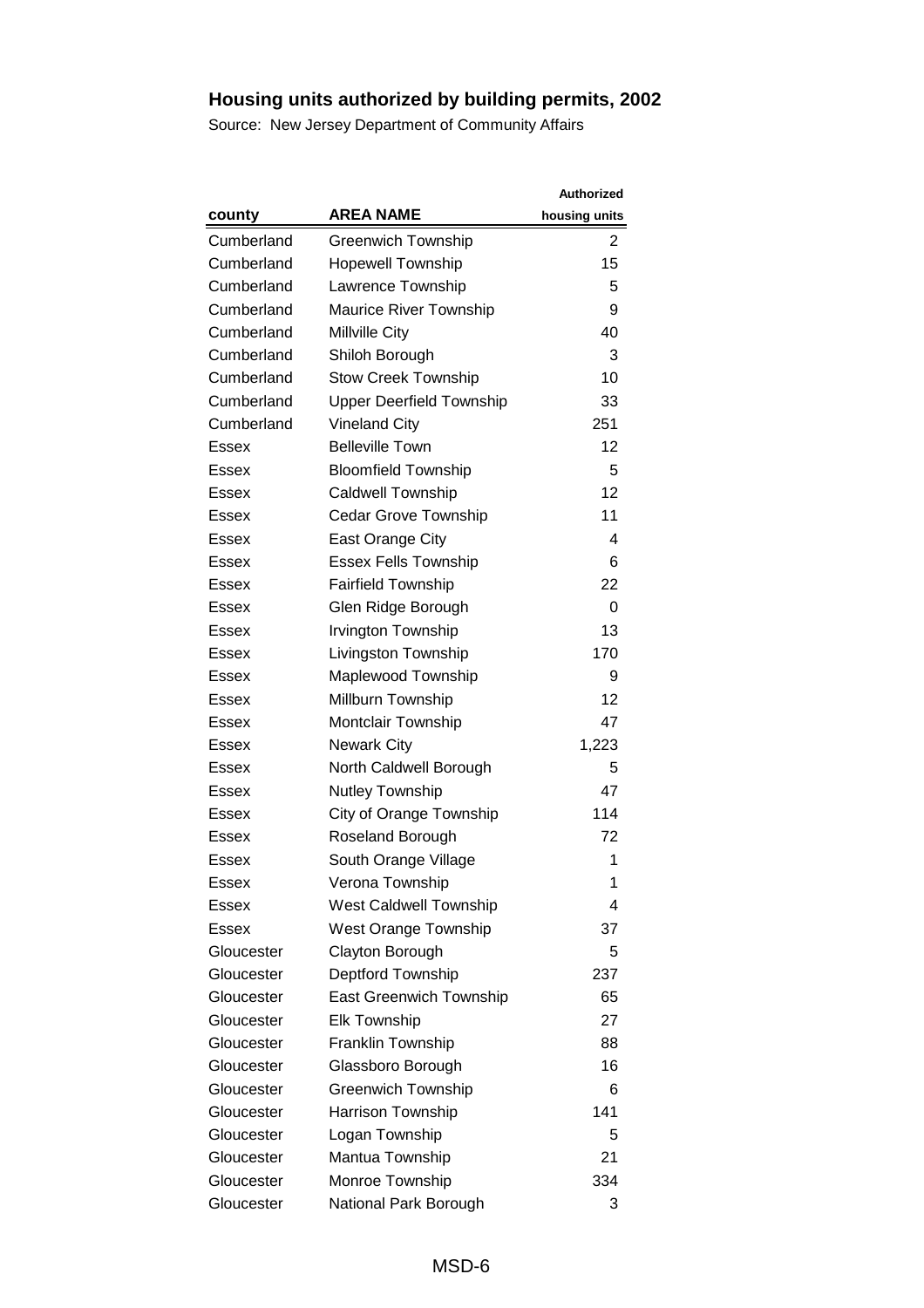|            |                                 | <b>Authorized</b> |
|------------|---------------------------------|-------------------|
| county     | <b>AREA NAME</b>                | housing units     |
| Gloucester | Newfield Borough                | 0                 |
| Gloucester | Paulsboro Borough               | 0                 |
| Gloucester | Pitman Borough                  | 5                 |
| Gloucester | South Harrison Township         | 38                |
| Gloucester | Swedesborough Borough           | 1                 |
| Gloucester | <b>Washington Township</b>      | 366               |
| Gloucester | Wenonah Borough                 | 5                 |
| Gloucester | <b>West Deptford Township</b>   | 109               |
| Gloucester | Westville Borough               | 1                 |
| Gloucester | <b>Woodbury City</b>            | 5                 |
| Gloucester | <b>Woodbury Heights Borougl</b> | 4                 |
| Gloucester | <b>Woolwich Township</b>        | 350               |
| Hudson     | <b>Bayonne City</b>             | 63                |
| Hudson     | East Newark Borough             | 0                 |
| Hudson     | Guttenberg Town                 | 45                |
| Hudson     | <b>Harrison Town</b>            | 25                |
| Hudson     | <b>Hoboken City</b>             | 576               |
| Hudson     | Jersey City                     | 907               |
| Hudson     | <b>Kearny Town</b>              | 13                |
| Hudson     | North Bergen Township           | 63                |
| Hudson     | Secaucus Town                   | 43                |
| Hudson     | <b>Union City</b>               | 268               |
| Hudson     | Weehawken Township              | 0                 |
| Hudson     | West New York Town              | 19                |
| Hunterdon  | Alexandria Township             | 22                |
| Hunterdon  | <b>Bethlehem Township</b>       | 20                |
| Hunterdon  | <b>Bloomsbury Borough</b>       | 0                 |
| Hunterdon  | Califon Borough                 | 0                 |
| Hunterdon  | Clinton Town                    | 0                 |
| Hunterdon  | <b>Clinton Township</b>         | 44                |
| Hunterdon  | Delaware Township               | 19                |
| Hunterdon  | East Amwell Township            | 9                 |
| Hunterdon  | Flemington Borough              | 0                 |
| Hunterdon  | Franklin Township               | 4                 |
| Hunterdon  | Frenchtown Borough              | 2                 |
| Hunterdon  | Glen Gardner Borough            | 0                 |
| Hunterdon  | Hampton Borough                 | 1                 |
| Hunterdon  | High Bridge Borough             | 1                 |
| Hunterdon  | <b>Holland Township</b>         | 28                |
| Hunterdon  | Kingwood Township               | 30                |
| Hunterdon  | Lambertville City               | 4                 |
| Hunterdon  | Lebanon Borough                 | 20                |
| Hunterdon  | Lebanon Township                | 54                |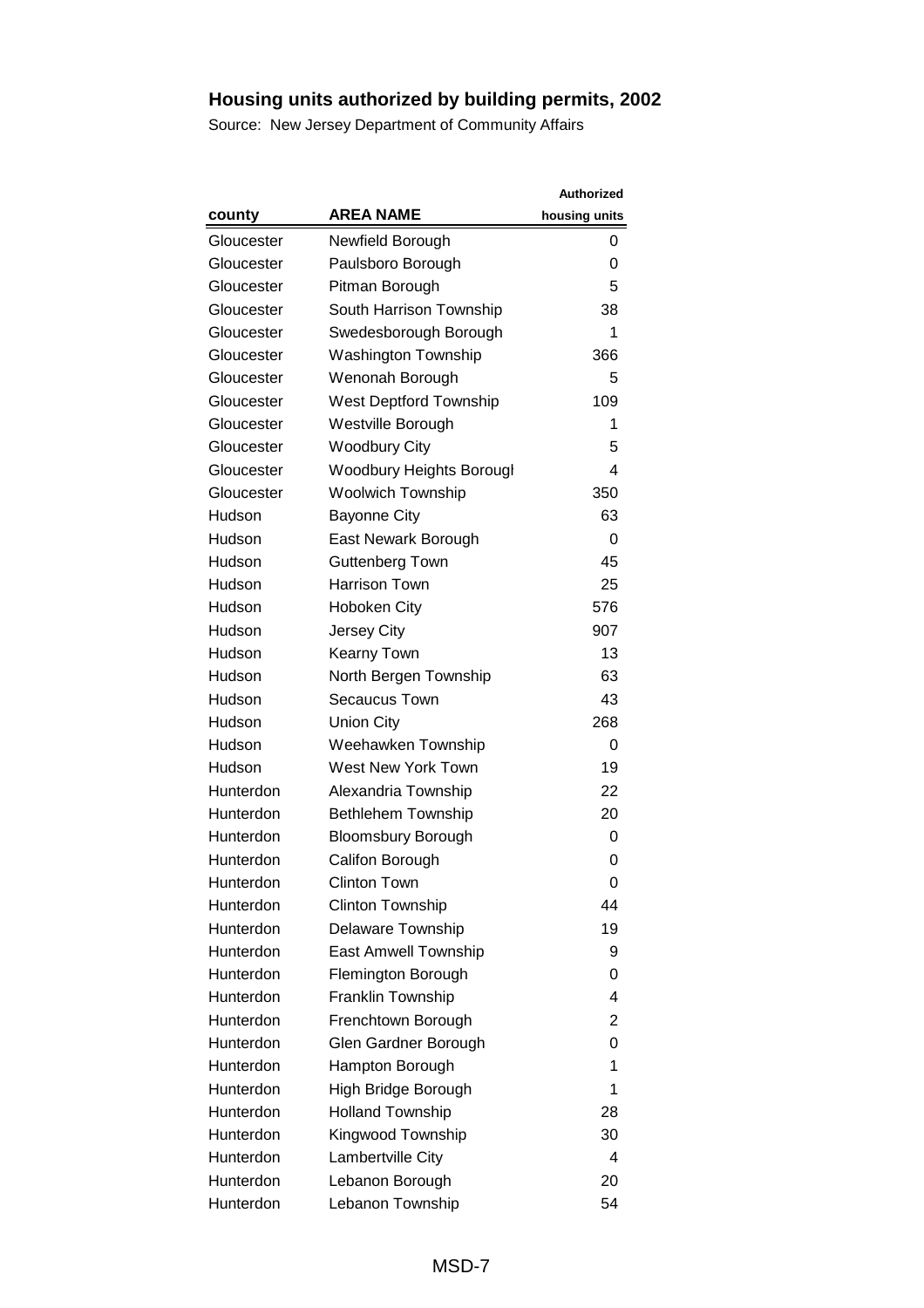|                  |                                | <b>Authorized</b> |
|------------------|--------------------------------|-------------------|
| county           | <b>AREA NAME</b>               | housing units     |
| Hunterdon        | Milford Borough                | 0                 |
| Hunterdon        | Raritan Township               | 208               |
| Hunterdon        | <b>Readington Township</b>     | 28                |
| Hunterdon        | Stockton Borough               | 0                 |
| Hunterdon        | Tewksbury Township             | 26                |
| Hunterdon        | Union Township                 | 9                 |
| Hunterdon        | <b>West Amwell Township</b>    | 68                |
| Mercer           | East Windsor Township          | 125               |
| Mercer           | <b>Ewing Township</b>          | 339               |
| Mercer           | <b>Hamilton Township</b>       | 421               |
| Mercer           | <b>Hightstown Borough</b>      | 22                |
| Mercer           | Hopewell Borough               | 4                 |
| Mercer           | <b>Hopewell Township</b>       | 80                |
| Mercer           | Lawrence Township              | 332               |
| Mercer           | Pennington Borough             | 0                 |
| Mercer           | Princeton Borough              | 3                 |
| Mercer           | Princeton Township             | 21                |
| Mercer           | <b>Trenton City</b>            | 24                |
| Mercer           | <b>Washington Township</b>     | 128               |
| Mercer           | West Windsor Township          | 260               |
| Middlesex        | Carteret Borough               | 29                |
| Middlesex        | Cranbury Township              | 28                |
| Middlesex        | Dunellen Borough               | 25                |
| Middlesex        | <b>East Brunswick Township</b> | 230               |
| Middlesex        | <b>Edison Township</b>         | 54                |
| Middlesex        | Helmetta Borough               | 25                |
| Middlesex        | <b>Highland Park Borough</b>   | 4                 |
| Middlesex        | Jamesburg Borough              | $\overline{2}$    |
| Middlesex        | Old Bridge Township            | 204               |
| Middlesex        | Metuchen Borough               | 22                |
| Middlesex        | Middlesex Borough              | $\overline{7}$    |
| Middlesex        | Milltown Borough               | 0                 |
| Middlesex        | Monroe Township                | 644               |
| Middlesex        | <b>New Brunswick City</b>      | 168               |
| Middlesex        | North Brunswick Township       | 91                |
| Middlesex        | Perth Amboy City               | 106               |
| Middlesex        | Piscataway Township            | 105               |
| <b>Middlesex</b> | Plainsboro Township            | 22                |
| Middlesex        | Sayreville Borough             | 112               |
| Middlesex        | South Amboy City               | 106               |
| Middlesex        | South Brunswick Township       | 91                |
| Middlesex        | South Plainfield Borough       | 24                |
| Middlesex        | South River Borough            | 159               |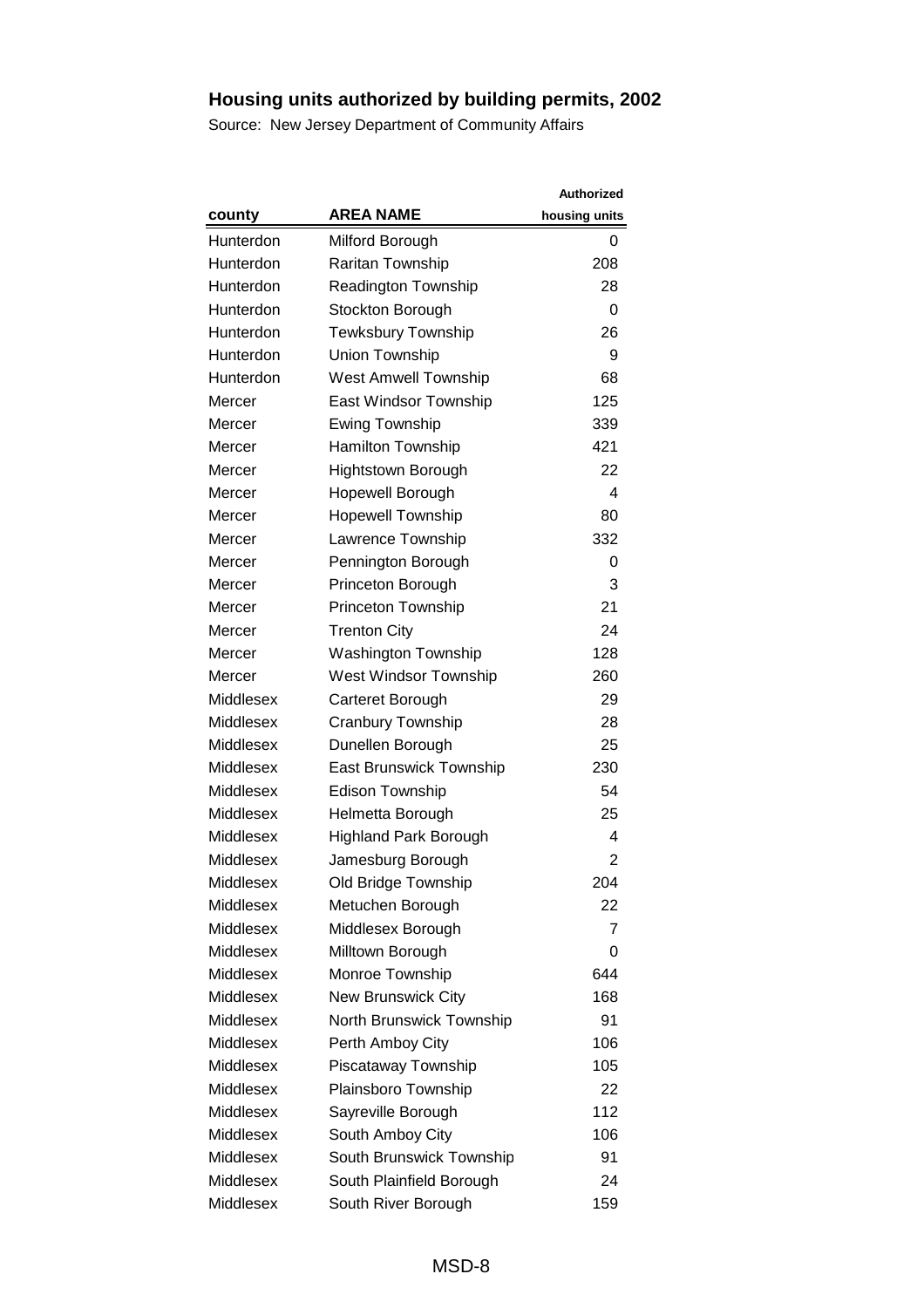|                  |                              | <b>Authorized</b> |
|------------------|------------------------------|-------------------|
| county           | <b>AREA NAME</b>             | housing units     |
| <b>Middlesex</b> | Spotswood Borough            | 20                |
| Middlesex        | <b>Woodbridge Township</b>   | 222               |
| Monmouth         | Allenhurst Borough           | 2                 |
| Monmouth         | Allentown Borough            | 1                 |
| Monmouth         | <b>Asbury Park City</b>      | 1                 |
| Monmouth         | Atlantic Highlands Borough   | 0                 |
| Monmouth         | Avon-by-the-Sea Borough      | 9                 |
| Monmouth         | Belmar Borough               | 9                 |
| Monmouth         | <b>Bradley Beach Borough</b> | 11                |
| Monmouth         | <b>Brielle Borough</b>       | 30                |
| Monmouth         | <b>Colts Neck Township</b>   | 31                |
| Monmouth         | Deal Borough                 | 11                |
| Monmouth         | Eatontown Borough            | 51                |
| Monmouth         | Englishtown Borough          | 1                 |
| Monmouth         | Fair Haven Borough           | 9                 |
| Monmouth         | Farmingdale Borough          | 1                 |
| Monmouth         | Freehold Borough             | 15                |
| Monmouth         | Freehold Township            | 196               |
| Monmouth         | <b>Highlands Borough</b>     | 7                 |
| Monmouth         | <b>Holmdel Township</b>      | 135               |
| Monmouth         | <b>Howell Township</b>       | 97                |
| Monmouth         | Interlaken Borough           | 0                 |
| Monmouth         | Keansburg Borough            | 24                |
| Monmouth         | Keyport Borough              | 16                |
| Monmouth         | Little Silver Borough        | 8                 |
| Monmouth         | Loch Arbour Village          | 0                 |
| Monmouth         | Long Branch City             | 37                |
| Monmouth         | Manalapan Township           | 130               |
| Monmouth         | Manasquan Borough            | 58                |
| Monmouth         | Marlboro Township            | 256               |
| Monmouth         | Matawan Borough              | 10                |
| Monmouth         | Aberdeen Township            | 85                |
| Monmouth         | Middletown Township          | 195               |
| Monmouth         | Millstone Township           | 76                |
| Monmouth         | Monmouth Beach Borough       | 15                |
| Monmouth         | Neptune Township             | 111               |
| Monmouth         | Neptune City Borough         | 10                |
| Monmouth         | <b>Tinton Falls Borough</b>  | 162               |
| Monmouth         | Ocean Township               | 226               |
| Monmouth         | Oceanport Borough            | 11                |
| Monmouth         | <b>Hazlet Township</b>       | 5                 |
| Monmouth         | Red Bank Borough             | 27                |
| Monmouth         | Roosevelt Borough            | 0                 |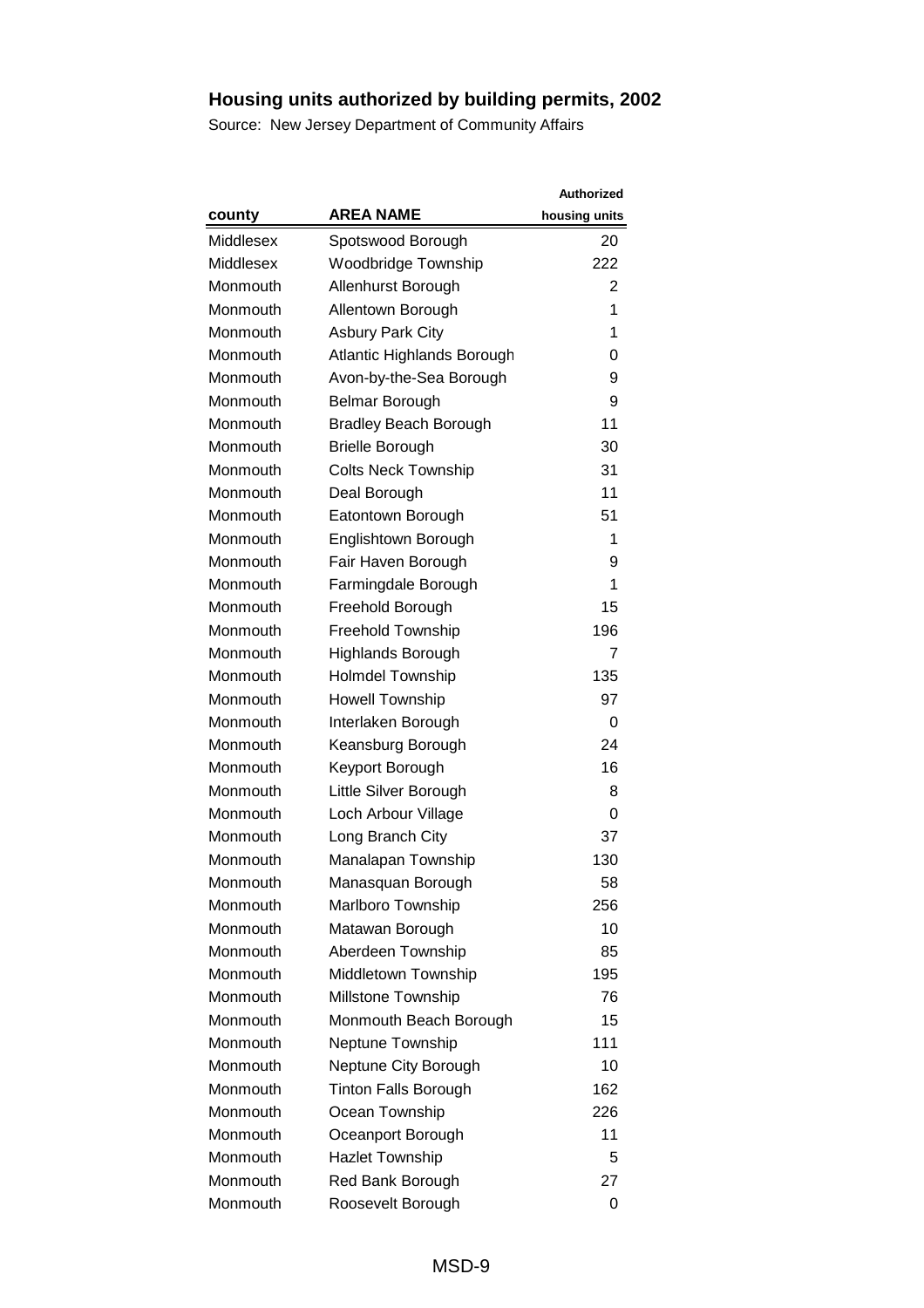|               |                                | <b>Authorized</b> |
|---------------|--------------------------------|-------------------|
| county        | <b>AREA NAME</b>               | housing units     |
| Monmouth      | Rumson Borough                 | 32                |
| Monmouth      | Sea Bright Borough             | 4                 |
| Monmouth      | Sea Girt Borough               | 22                |
| Monmouth      | Shrewsbury Borough             | 23                |
| Monmouth      | <b>Shrewsbury Township</b>     | 0                 |
| Monmouth      | South Belmar Borough           | 3                 |
| Monmouth      | Spring Lake Borough            | 28                |
| Monmouth      | Spring Lake Heights Boro       | 17                |
| Monmouth      | Union Beach Borough            | 31                |
| Monmouth      | <b>Upper Freehold Township</b> | 157               |
| Monmouth      | Wall Township                  | 68                |
| Monmouth      | West Long Branch Borougl       | 4                 |
| Morris        | <b>Boonton Town</b>            | 10                |
| <b>Morris</b> | <b>Boonton Township</b>        | 9                 |
| <b>Morris</b> | <b>Butler Borough</b>          | 8                 |
| <b>Morris</b> | Chatham Borough                | 3                 |
| <b>Morris</b> | Chatham Township               | 8                 |
| <b>Morris</b> | Chester Borough                | 0                 |
| <b>Morris</b> | <b>Chester Township</b>        | 43                |
| <b>Morris</b> | Denville Township              | 33                |
| <b>Morris</b> | Dover Town                     | 97                |
| <b>Morris</b> | East Hanover Township          | 7                 |
| <b>Morris</b> | Florham Park Borough           | 13                |
| <b>Morris</b> | Hanover Township               | 214               |
| <b>Morris</b> | <b>Harding Township</b>        | 12                |
| <b>Morris</b> | Jefferson Township             | 276               |
| <b>Morris</b> | Kinnelon Borough               | 15                |
| <b>Morris</b> | Lincoln Park Borough           | 8                 |
| <b>Morris</b> | Madison Borough                | 9                 |
| <b>Morris</b> | Mendham Borough                | 0                 |
| <b>Morris</b> | Mendham Township               | 14                |
| <b>Morris</b> | Mine Hill Township             | $\overline{2}$    |
| <b>Morris</b> | Montville Township             | 63                |
| <b>Morris</b> | Morris Township                | 9                 |
| <b>Morris</b> | Morris Plains Borough          | 92                |
| <b>Morris</b> | Morristown Town                | 20                |
| <b>Morris</b> | Mountain Lakes Borough         | 10                |
| <b>Morris</b> | Mount Arlington Borough        | 52                |
| <b>Morris</b> | Mount Olive Township           | 219               |
| <b>Morris</b> | Netcong Borough                | 1                 |
| <b>Morris</b> | Parsippany-Troy Hills Twp      | 732               |
| <b>Morris</b> | Long Hill Township             | 7                 |
| <b>Morris</b> | Pequannock Township            | 145               |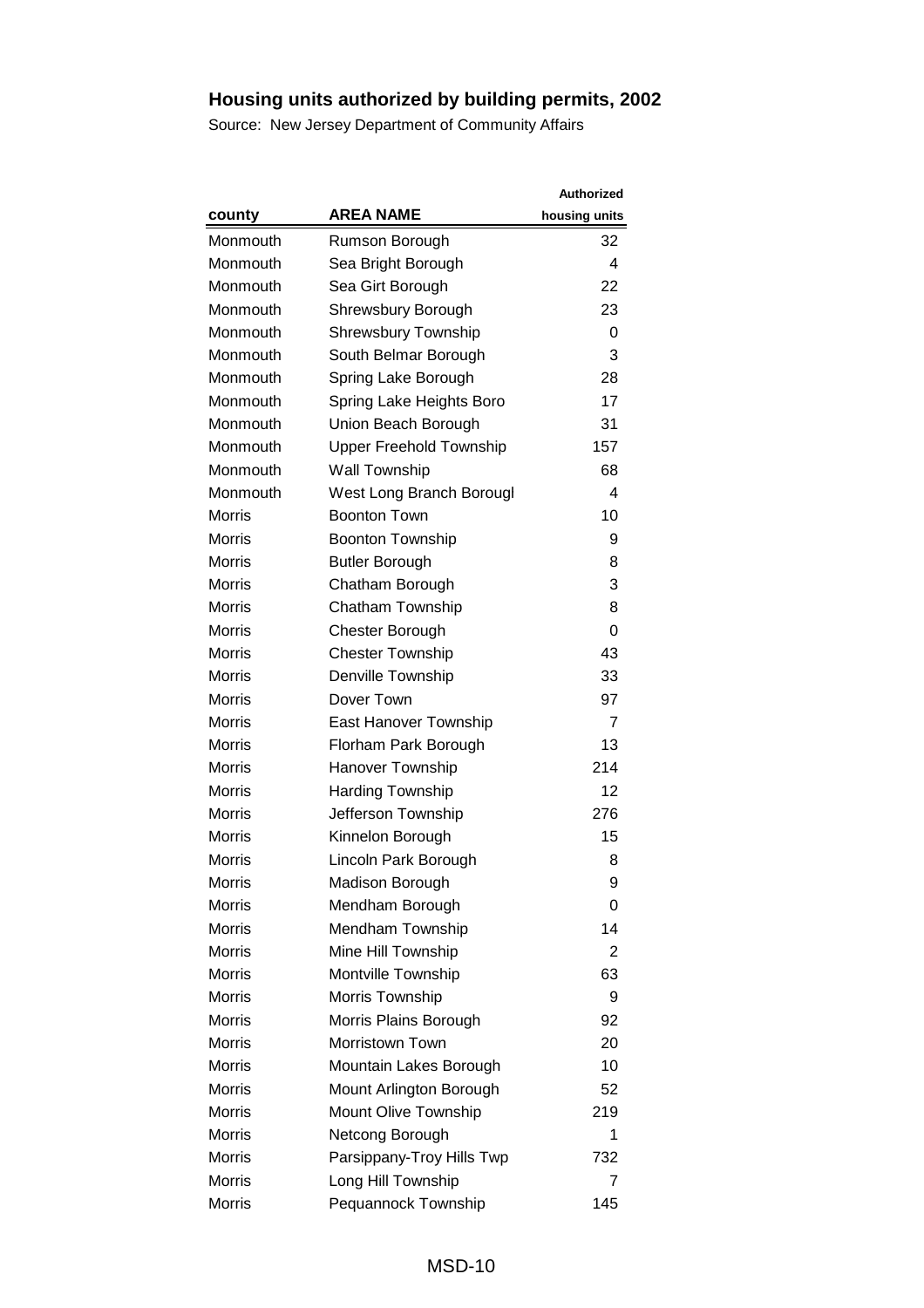|               |                                | <b>Authorized</b> |
|---------------|--------------------------------|-------------------|
| county        | <b>AREA NAME</b>               | housing units     |
| <b>Morris</b> | Randolph Township              | 51                |
| <b>Morris</b> | Riverdale Borough              | 28                |
| <b>Morris</b> | Rockaway Borough               | 3                 |
| <b>Morris</b> | Rockaway Township              | 328               |
| <b>Morris</b> | Roxbury Township               | 31                |
| <b>Morris</b> | <b>Victory Gardens Borough</b> | 0                 |
| <b>Morris</b> | <b>Washington Township</b>     | 43                |
| <b>Morris</b> | <b>Wharton Borough</b>         | 5                 |
| Ocean         | Barnegat Light Borough         | 0                 |
| Ocean         | Bay Head Borough               | 6                 |
| Ocean         | Beach Haven Borough            | 26                |
| Ocean         | Beachwood Borough              | 19                |
| Ocean         | <b>Berkeley Township</b>       | 124               |
| Ocean         | <b>Brick Township</b>          | 170               |
| Ocean         | Dover Township                 | 260               |
| Ocean         | Eagleswood Township            | 14                |
| Ocean         | Harvey Cedars Borough          | 0                 |
| Ocean         | <b>Island Heights Borough</b>  | 6                 |
| Ocean         | Jackson Township               | 599               |
| Ocean         | Lacey Township                 | 103               |
| Ocean         | Lakehurst Borough              | 0                 |
| Ocean         | Lakewood Township              | 317               |
| Ocean         | Lavallette Borough             | 35                |
| Ocean         | Little Egg Harbor Township     | 459               |
| Ocean         | Long Beach Township            | 14                |
| Ocean         | <b>Manchester Township</b>     | 522               |
| Ocean         | Mantoloking Borough            | 3                 |
| Ocean         | Ocean Township                 | 224               |
| Ocean         | Ocean Gate Borough             | 0                 |
| Ocean         | Pine Beach Borough             | 0                 |
| Ocean         | <b>Plumsted Township</b>       | 33                |
| Ocean         | Point Pleasant Borough         | 54                |
| Ocean         | Point Pleasant Beach Boro      | 11                |
| Ocean         | Seaside Heights Borough        | 29                |
| Ocean         | Seaside Park Borough           | 8                 |
| Ocean         | Ship Bottom Borough            | 14                |
| Ocean         | South Toms River Borough       | 2                 |
| Ocean         | <b>Stafford Township</b>       | 357               |
| Ocean         | Surf City Borough              | 45                |
| Ocean         | <b>Tuckerton Borough</b>       | 12                |
| Ocean         | <b>Barnegat Township</b>       | 483               |
| Passaic       | <b>Bloomingdale Borough</b>    | 3                 |
| Passaic       | <b>Clifton City</b>            | 109               |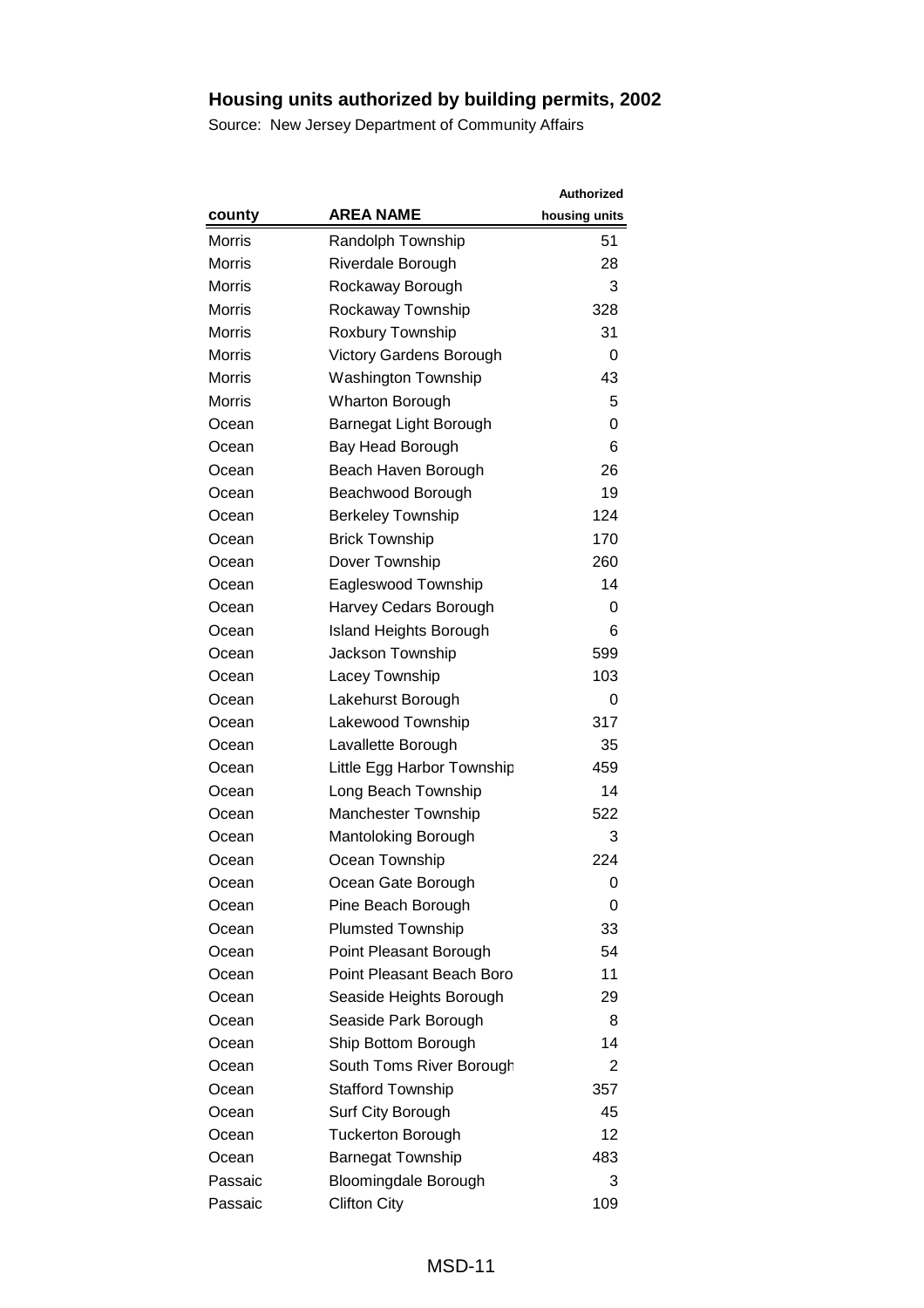|          |                                  | Authorized     |
|----------|----------------------------------|----------------|
| county   | <b>AREA NAME</b>                 | housing units  |
| Passaic  | Haledon Borough                  | 5              |
| Passaic  | Hawthorne Borough                | 10             |
| Passaic  | Little Falls Township            | 9              |
| Passaic  | North Haledon Borough            | 114            |
| Passaic  | Passaic City                     | 45             |
| Passaic  | <b>Paterson City</b>             | 191            |
| Passaic  | Pompton Lakes Borough            | 74             |
| Passaic  | Prospect Park Borough            | 0              |
| Passaic  | Ringwood Borough                 | 22             |
| Passaic  | <b>Totowa Borough</b>            | 8              |
| Passaic  | Wanaque Borough                  | 19             |
| Passaic  | <b>Wayne Township</b>            | 123            |
| Passaic  | <b>West Milford Township</b>     | 203            |
| Passaic  | West Paterson Borough            | 8              |
| Salem    | <b>Alloway Township</b>          | 17             |
| Salem    | Elmer Borough                    | 3              |
| Salem    | <b>Elsinboro Township</b>        | $\overline{2}$ |
| Salem    | Lower Alloways Creek Twp         | 13             |
| Salem    | Mannington Township              | 3              |
| Salem    | <b>Oldmans Township</b>          | 3              |
| Salem    | Penns Grove Borough              | 0              |
| Salem    | Pennsville Township              | 24             |
| Salem    | Pilesgrove Township              | 28             |
| Salem    | Pittsgrove Township              | 58             |
| Salem    | <b>Quinton Township</b>          | 6              |
| Salem    | Salem City                       | 33             |
| Salem    | <b>Carneys Point Township</b>    | 10             |
| Salem    | <b>Upper Pittsgrove Township</b> | 27             |
| Salem    | Woodstown Borough                | 4              |
| Somerset | <b>Bedminster Township</b>       | 10             |
| Somerset | <b>Bernards Township</b>         | 51             |
| Somerset | Bernardsville Borough            | 17             |
| Somerset | Bound Brook Borough              | 5              |
| Somerset | <b>Branchburg Township</b>       | 19             |
| Somerset | <b>Bridgewater Township</b>      | 53             |
| Somerset | Far Hills Borough                | 3              |
| Somerset | Franklin Township                | 372            |
| Somerset | <b>Green Brook Township</b>      | 16             |
| Somerset | Hillsborough Township            | 2              |
| Somerset | Manville Borough                 | 2              |
| Somerset | Millstone Borough                | 0              |
| Somerset | Montgomery Township              | 607            |
| Somerset | North Plainfield Borough         | 4              |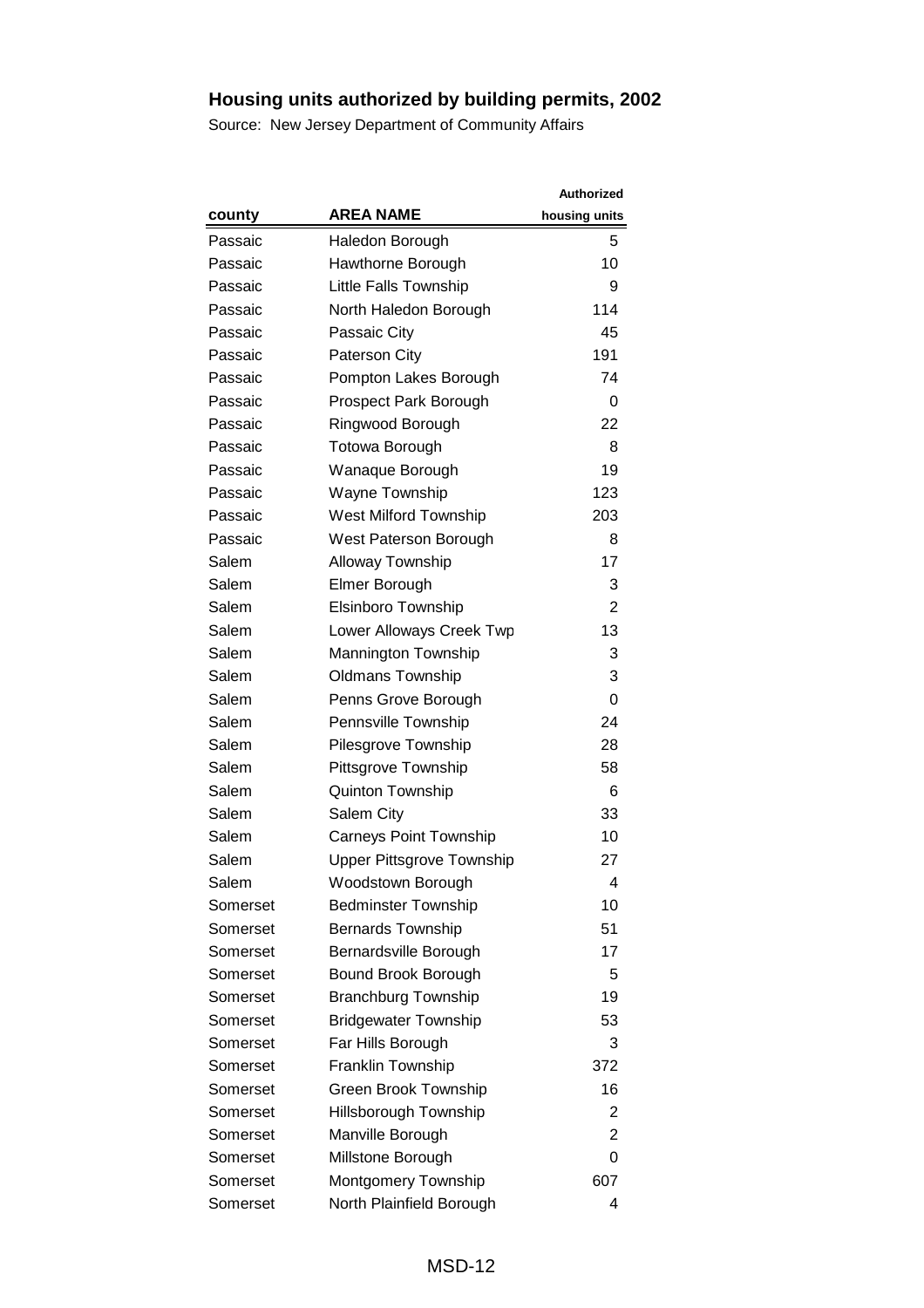|               |                                  | <b>Authorized</b> |
|---------------|----------------------------------|-------------------|
| county        | <b>AREA NAME</b>                 | housing units     |
| Somerset      | Peapack-Gladstone Boro           | 1                 |
| Somerset      | Raritan Borough                  | 6                 |
| Somerset      | Rocky Hill Borough               | 0                 |
| Somerset      | Somerville Borough               | 3                 |
| Somerset      | South Bound Brook Boro           | 1                 |
| Somerset      | <b>Warren Township</b>           | 79                |
| Somerset      | Watchung Borough                 | 224               |
| <b>Sussex</b> | Andover Borough                  | 0                 |
| Sussex        | Andover Township                 | 35                |
| Sussex        | <b>Branchville Borough</b>       | 1                 |
| Sussex        | <b>Byram Township</b>            | 33                |
| Sussex        | <b>Frankford Township</b>        | 25                |
| Sussex        | Franklin Borough                 | 5                 |
| Sussex        | Fredon Township                  | 41                |
| Sussex        | Green Township                   | 18                |
| <b>Sussex</b> | Hamburg Borough                  | 61                |
| Sussex        | Hampton Township                 | 23                |
| Sussex        | <b>Hardyston Township</b>        | 114               |
| <b>Sussex</b> | Hopatcong Borough                | 10                |
| Sussex        | Lafayette Township               | 16                |
| Sussex        | Montague Township                | 40                |
| Sussex        | Newton Town                      | 11                |
| Sussex        | Ogdensburg Borough               | 0                 |
| <b>Sussex</b> | Sandyston Township               | 0                 |
| Sussex        | Sparta Township                  | 135               |
| Sussex        | Stanhope Borough                 | 18                |
| <b>Sussex</b> | <b>Stillwater Township</b>       | 6                 |
| Sussex        | Sussex Borough                   | 5                 |
| <b>Sussex</b> | Vernon Township                  | 56                |
| Sussex        | <b>Walpack Township</b>          | 0                 |
| <b>Sussex</b> | Wantage Township                 | 81                |
| Union         | <b>Berkeley Heights Township</b> | 17                |
| Union         | <b>Clark Township</b>            | 5                 |
| Union         | Cranford Township                | $\overline{7}$    |
| Union         | <b>Elizabeth City</b>            | 290               |
| Union         | Fanwood Borough                  | 9                 |
| Union         | Garwood Borough                  | 5                 |
| Union         | Hillside Township                | 16                |
| Union         | Kenilworth Borough               | 5                 |
| Union         | Linden City                      | 38                |
| Union         | Mountainside Borough             | 4                 |
| Union         | New Providence Borough           | 2                 |
| Union         | <b>Plainfield City</b>           | 17                |